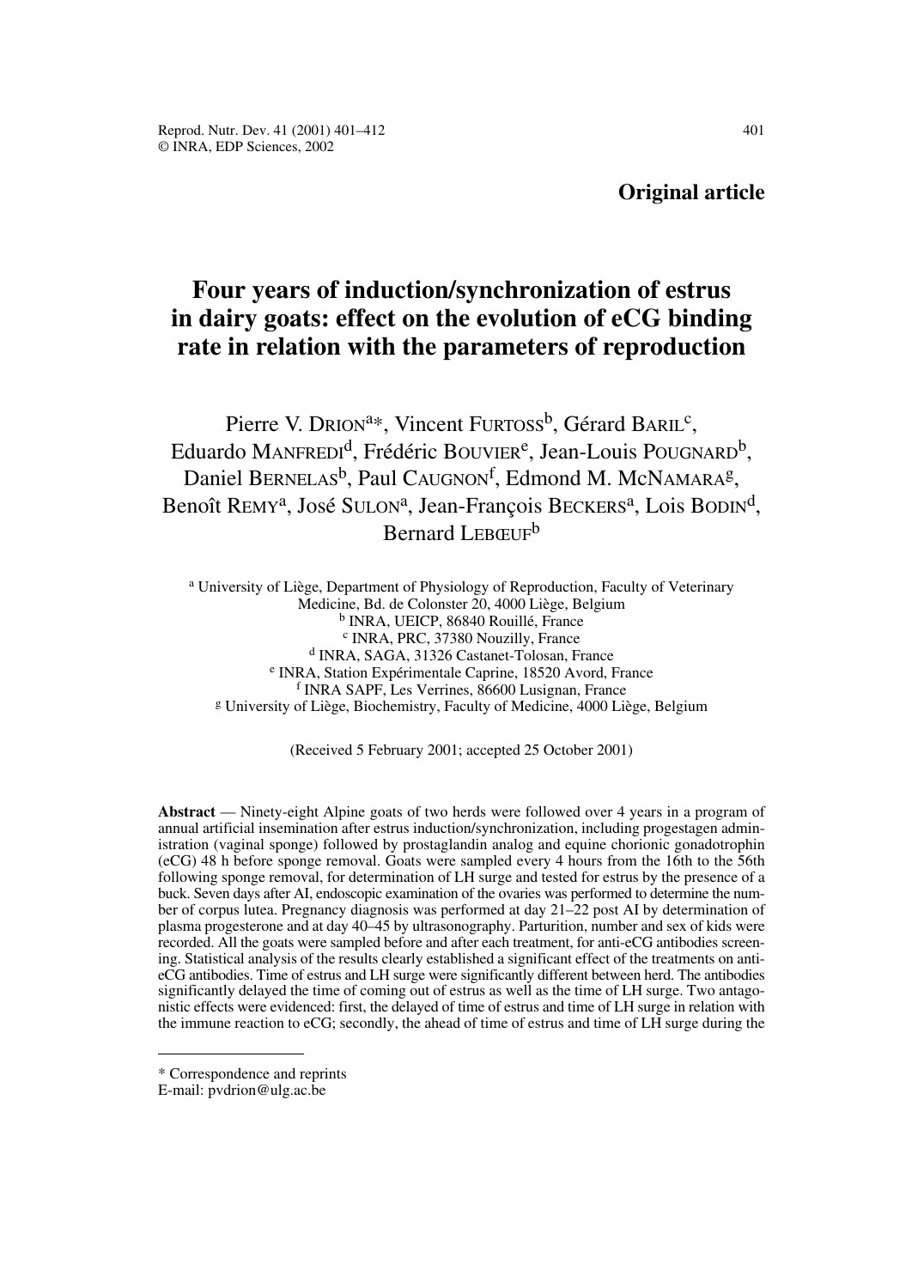years of treatment, identical to both herd. The antibodies negatively influenced the percentage of ovulating females as well as kidding rate. Finally, no effect of antibodies on prolificacy was found.

#### **goat / exogenous gonadotrophin / eCG / estrus synchronization / antibody**

**Résumé** — **Analyse de 4 années de traitements répétés d'induction/synchronisation de l'œstrus chez la chèvre : effets sur l'évolution de la liaison plasmatique à l'eCG en relation avec les paramètres de reproduction.** Quatre-vingt-dix-huit chèvres Alpines ont été suivies dans 2 élevages durant 4 années consécutives dans un programme d'insémination artificielle après induction/synchronisation de l'œstrus incluant l'administration de progestagène (éponge vaginale) puis de prostaglandine et de gonadotropine (eCG) 48 heures avant le retrait de l'éponge. Le début de l'œstrus a été vérifié à l'aide d'un bouc, des prélèvements de sang ont été réalisés toutes les 4 heures en vue de déterminer le moment du pic de LH et un examen endoscopique des ovaires a été effectué 7 jours après l'insémination artificielle pour dénombrer les corps jaunes. Un diagnostic précoce de gestation a été réalisé 21 à 22 jours après I.A. par dosage de la progestérone plasmatique et 40 à 45 jours par échotomographie. Les mises bas ainsi que le nombre et le sexe des chevreaux ont été enregistrés. Des dosages plasmatiques de la liaison à l'eCG ont été réalisés avant et 21 jours après chaque traitement. Les résultats démontrent un effet significatif des traitements sur la production d'anticorps anti-eCG. Une différence significative a été mise en évidence entre les troupeaux pour le moment de venue en œstrus et du pic préovulatoire de LH. De même, les anticorps retardent significativement le moment de venue en œstrus et le pic de LH. Deux effets antagonistes sont mis en évidence. Le premier concerne le retard d'apparition des évènements préovulatoires dus à l'accroissement de la réponse immunitaire à l'eCG. Le second met en évidence une diminution de l'intervalle fin de traitement–évènements préovulatoires au cours des années de traitement, identique pour les 2 troupeaux. Enfin, les anticorps présents influencent négativement le pourcentage de femelles ayant ovulé et la fertilité, mais n'influencent pas la prolificité.

**chèvre / gonadotropine exogène / eCG / synchronisation de l'œstrus / réaction immune**

# **1. INTRODUCTION**

Pituitary and placental gonadotrophins have been used for many years in animal breeding for therapeutic or reproduction management protocols (for a review, see [9]). Previous studies on repeated gonadotrophin administration (eCG/hCG) in rabbits [17], ewes [7] and horses [20] already highlighted the development of resistance to treatment. The authors described the progressive refractoriness of the females to the biological effect of the injected hormone but the absence of cross-reaction between the immune response and the endogenous (pituitary) gonadotrophins [20]. Maurer et al. [17] showed that the neutralizing activity of the serum of the treated females was specific for the injected gonadotrophin with ovaries remaining receptive to other stimulatory treatments.

In goats and ewes, estrus induction/synchronization and superovulation constitute the most common use of gonadotrophins. The equine chorionic gonadotrophin (eCG) is frequently associated with progestagens (fluorogestone acetate, medroxy progesterone acetate or norgestomet) which are administered for a period similar to the lifetime of a cyclic corpus luteum [1]. Baril et al. [3] showed that the eCG binding rate before treatment increased with the rank of treatment and led to an increase in the frequency of late estrus (i.e. coming out > 30 h after progestagen withdrawal). When eCG binding was higher than 10%, the percentage of late estrus was high and the fertility after AI at a predetermined time decreased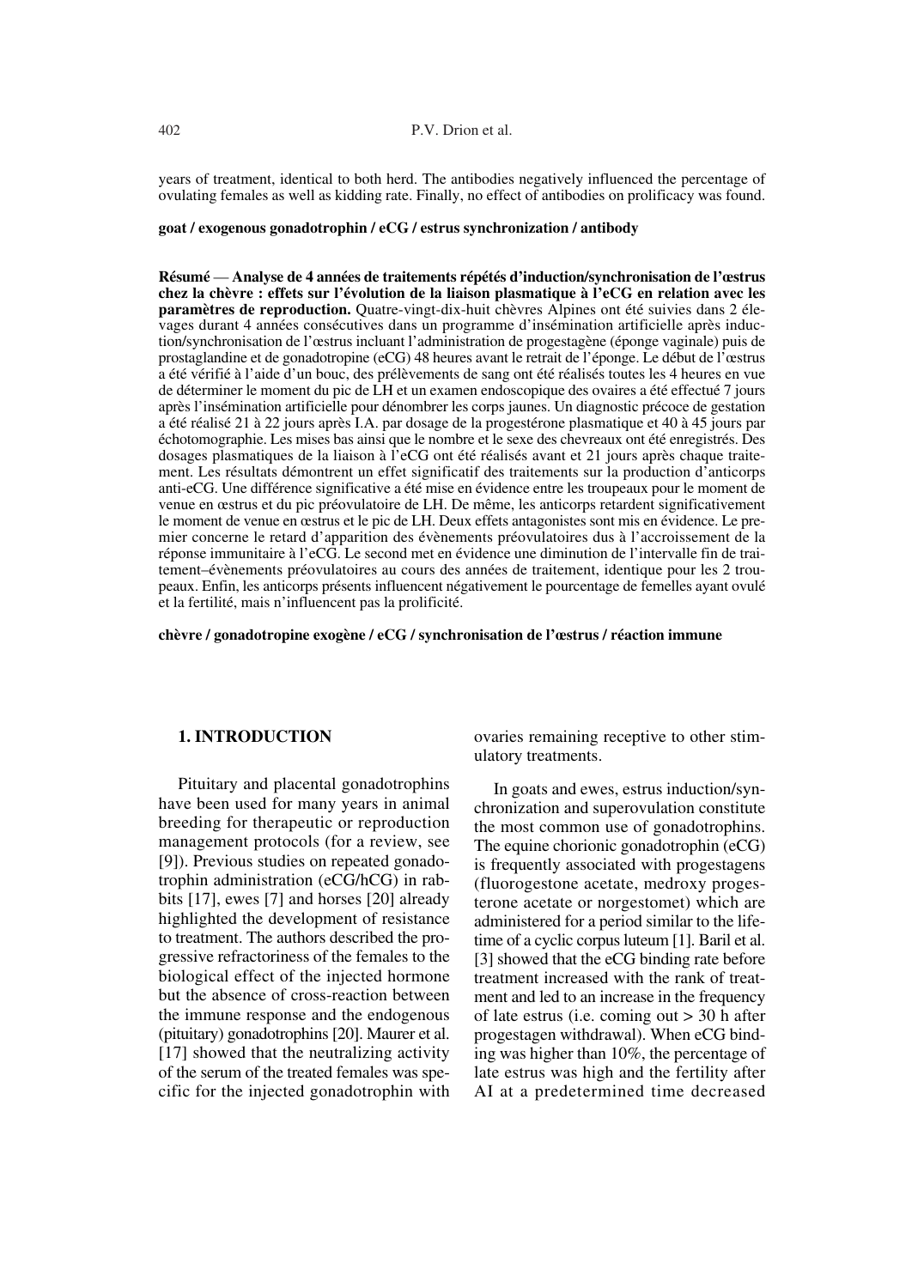significantly. Similar results based on concentration of antibodies were obtained by Roy et al. [23].

In order to analyze the effects of repeated gonadotropic treatments on various herd parameters, we followed throughout 4 consecutive years two dairy herds of goats which had never received eCG injections before the experiment. These females were annually subjected to AI after estrus induction (FGA/eCG). This would constitute an objective approach to evaluate the classical scheme of 4-year breeding of dairy goats and the effect of repetition of annual synchronization treatments. With this aim, we recorded various reproductive traits such as time of estrus and LH surge outcome, number of ovulations, pregnancy rate, kidding rate and prolificacy after AI at a predetermined time. We also investigated the immune response of the goats against eCG by measuring eCG binding activity on blood samples collected each year.

# **2. MATERIALS AND METHODS**

# **2.1. Animals, gonadotrophin treatment and AI**

Hormonal treatments for estrus and ovulation induction/synchronization were administered once a year over 4 years to 98 Alpine goats out of breeding season (August). All the goats in herd 1 (H1;  $n = 31$ ) were 1 year old and nulliparous at the first treatment. Goats in herd 2 (H2;  $n = 67$ ) were older (2 to 6 years) and primior multiparous. All goats were submitted for the first time to an estrus synchronization program.

Treatment consisted of a vaginal fluorogestone-acetate (FGA) sponge (Chronogest<sup>R</sup>; Intervet, France), inserted for 11 days and containing 40 (nulliparous goats) or 45 (primi- and multiparous goats) mg of FGA. 48 hours before sponge removal, goats were treated with 50  $\mu$ g i.m. of Cloprostenol (Hoechst, France) and eCG (respectively 250 and 400 IU for nulli- and primi/multiparous goats; Folligon®; Intervet, Angers, France).

Estrus was monitored by presentation of a buck fitted with an apron every 4 hours from the 16th to the 56th h following sponge removal. In order to determine the time of LH surge (Elisa kit, Reprokit, Sanofi, France), goats were sampled for blood during the same period, excepted for the first year of experiment in the herd 2 were goats were sampled from the first observation of estrus to the 56th hour. Goats were inseminated once (exocervical way) at the 43rd or 45th h (respectively primi-multi- vs. nulliparous goats) after sponge removal with  $100 \times 10^6$  of total frozen spermatozoa contained in a 0.25 mL straw [8].

Ovaries were checked for ovulation by endoscopic examination 7 days after AI.

Determination of plasma progesterone for early pregnancy diagnosis was made at day 21–22 post AI. Trans-abdominal ultrasonography for confirmation of pregnancy was made at day 40–45. Parturitions were observed and number and sex of kids recorded. Goats of our experiment were sampled before receiving any eCG treatment and the plasma checked for eCG binding rate by a sensitive radioimmunoassay (RIA).

Finally, to investigate the eCG binding response (if any) of the goats, blood samples were collected each year for 4 years, just before (at the sponge insertion) and 21 days after each synchronization treatment.

#### **2.2. Assay**

# *2.2.1. Equine Chorionic Gonadotrophin (eCG) and radiolabeling with 125Iodine*

A Folligon preparation provided by Intervet (Organon Oss. Netherlands) was used for the assay. The equine chorionic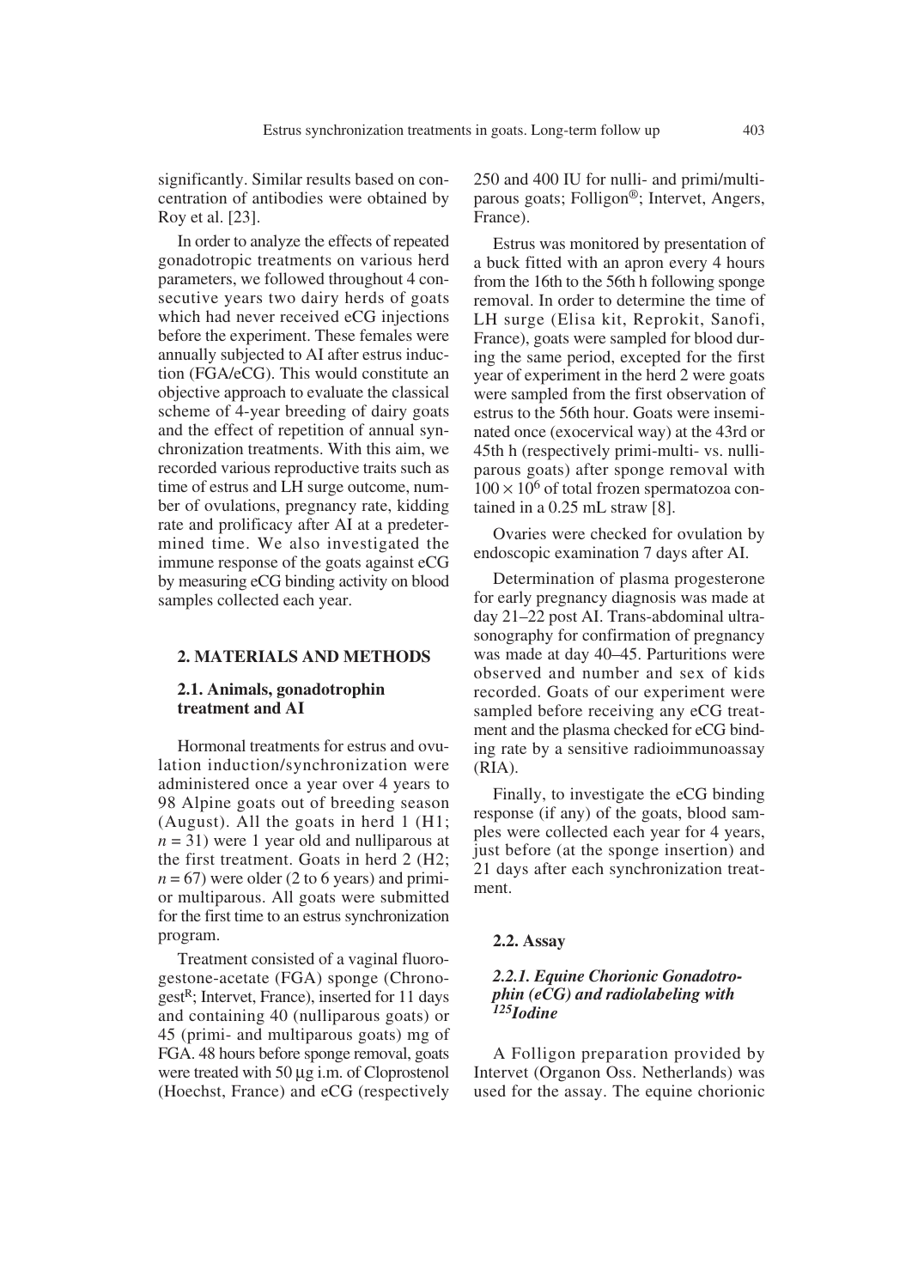gonadotrophin was purified according to Christakos and Bahl [6]. The biological activity of the purified preparation was 10000 IU per mg as determined by the Steelman and Pohley bioassay [25].

The purified eCG was radioiodinated with 125I (Amersham, IMS-30, Gent, Belgium) according to the enzymatic procedure of Thorell and Johansson [26]. In order to obtain a high specific radioactivity and a reliable tracer,  $12.5 \mu$ g of eCG (dry weight lyophilized powder) were iodinated using 1 mCi of  $1^{25}$ I, 1 µg of lactoperoxydase (Boehringer Mannheim, Mannheim, Germany) and 10  $\mu$ L of H<sub>2</sub>O<sub>2</sub> (Perhydrol Merck 1/30000, Darmstadt, Germany). Immediately after the reaction (4.5 min), the radiolabeled hormone was separated from free <sup>125</sup>Iodine by chromatography on a Sephadex (Pharmacia, Uppsala, Sweden) G-75 column  $(0.9 \times 30 \text{ cm})$  equilibrated with TrisbSA 0.01 M, pH 7.6 containing 0.1% bovine serum albumin (bSA).

# *2.2.2. eCG binding detection in plasma samples*

Blood was collected at the jugular vein, stored at 20 °C during 24 hours and centrifuged (20 min at 1500 *g*). Plasma were frozen and stored at –20 °C until assay.

All dilutions of plasma or tracer were performed in Tris-bSA buffer 0.025 M, pH 7.6 containing BSA 0.1% and Neomycin sulfate 0.01%. The incubation volume was always 500 µL. Reagents were added in the following order:  $300 \mu L$  of Tris-bSA buffer,  $100 \mu L$  of each serum diluted 10 times in Tris-bSA buffer,  $100 \mu L$  of  $^{125}$ I-eCG corresponding to 10000 cpm (T) or to 1.4 ng of hormone (as determined by the self-displacement method of Roulston [21]).

Incubation was carried out for 16 h at 20 °C. Thereafter, 100  $\mu$ L of a donkey antigoats immunoglobulin solution were added. Incubation was carried out for 1 additional hour at 20 °C. Then 500 µL of 4% (w/v) polyethylene glycol (PEG MW 10000 Merck Inc., Darmstadt, Germany) diluted in Tris-bSA buffer were added. The tubes were centrifuged at 2500 *g* for 20 min and the supernatants aspirated.

The pellets were washed with 3 mL of Tris-bSA buffer and centrifuged at 2500 *g* for 15 min. After aspiration of the supernatants, the pellets were counted for radioactivity in a gamma counter with a 60% efficiency for 125I. Non specific binding (NSB) of 125I-eCG was determined using plasma (in duplicate) obtained from the goats before any administration of the exogenous gonadotrophin.

#### **2.3. Statistical analysis**

The data are presented in the text as anti-eCG antibody binding rates, which represent the capacity for the serum to bind <sup>125</sup>I-eCG used in the assay. The same data are presented in the curves as binding rate (BR). Binding rates are separated into BR before treatment (BRbe) and binding rates after treatment (BRaf).

Due to the high skewness of the distribution of eCG binding rates, the logarithms of the values plus one:  $log(BRbe)$  = ln(BRbe + 1), were used for statistical analysis. Factors of variation of eCG binding rates were tested using the Mixed procedure (SAS) [24]. Following Littell et al. [16] we tested different covariance structures to take account of repeated measures. The unstructured covariance or the compound symmetric structure was chosen according to the best value of Schwarz Bayesian Criteria. The herd and the number of treatments were considered as fixed main effects. An eventual age effect could not be tested due to partial confounding between age and number of treatment. The influence of the eCG binding rates (BRbe and BRaf) on delay for LH surge, time of estrus, number of ovulations and number of kids was also analyzed using a similar statistical procedure. The parturition and presence/absence of corpora lutea which are binary variables were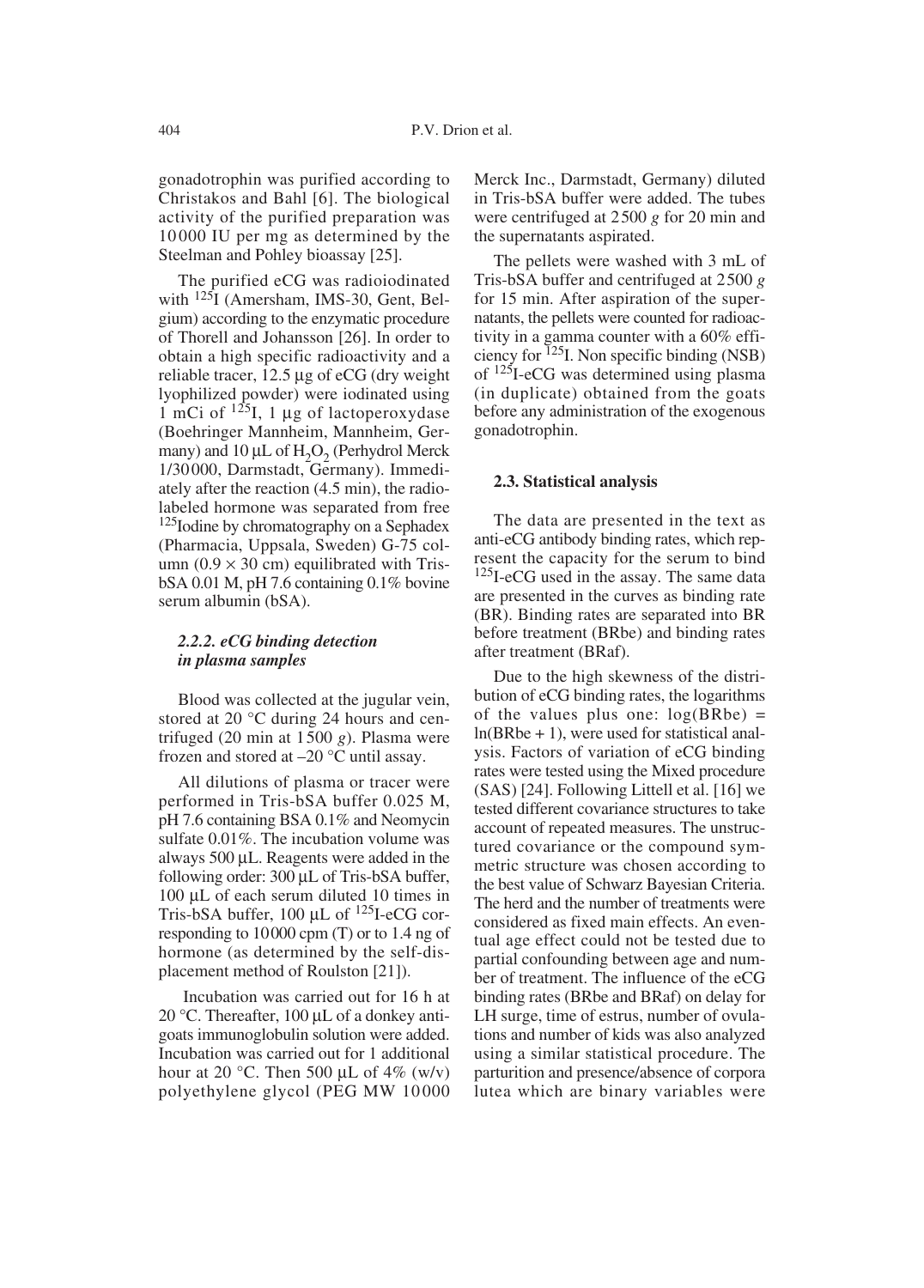analyzed by generalized linear model (GEN-MOD procedure, SAS, [24]). We chose the logit link function and the binomial distribution. We used deviance analysis to test the factor effects (female, treatment, herd, BRbe and BRaf). The respective chi-square probability values are presented in the text.

#### **3. RESULTS**

#### **3.1. Plasma eCG binding rate levels**

For both herds we observed an important increase of the mean values of binding rates before treatment (BRbe) from the 1st to the 4th treatment (Fig. 1). The binding rates after treatment (BRaf) increased dramatically from the 1st to the 2nd treatment. Afterwards, this value remained constant with elevated levels (Fig. 1).

Statistical analysis showed a highly significant effect of treatment  $(P < 0.01)$  on eCG binding rate (BRbe and BRaf) and a significant effect of herd origin on BRbe (logBRbe of H1 > logBRbe of H2,  $P = 0.02$ ). Individual variation of BRaf and BRbe was 63% and 39% of total variability respectively.

Correlations between binding rate 20 days after eCG injection at a given treatment (BRaf*n*) and residual binding rate one year later, before the next treatment  $(BRbe_{n+1})$ was high  $(r = 0.71; P < 0.001)$  and greater than the correlation between the residual binding rate observed before a given treatment (BRbe*n*) and the eCG binding rate a few weeks later, after a new eCG injection (BRaf*n*): *r* = 0.55 (*P* < 0.001).

# **3.2. Influence of eCG binding and number of treatments on time to estrus after sponge withdrawal**

Most of the estrus were observed before 32 hours (87%), see Figure 2. Raw data on time to estrus and percentage of females that did not come into estrus from 16th to 56th hours after sponge removal (Tab. I) did not indicate a clear trend for the influence of repeated hormonal treatments on estrus delay. A preliminary analysis of the percentage of 'delayed' females showed significant differences between herds (*P* < 0.01), significant negative effect of BRbe (*P* < 0.01), but no significant effects for the number of treatments. Raw data suggested the existence of interaction between herds and



**Figure 1.** Boxplot distribution (log) of eCG binding rate before (left) and after (right) estrus synchronization treatments of goats. Boxplot illustrate median, second and third quartile. Whiskers are drawn to nearest value not beyond  $1.5 \times$  (inter-quartile range). Horizontal lines are outliers. *X*-axis: number of treatment. *Y*-axis: log of eCG binding rates.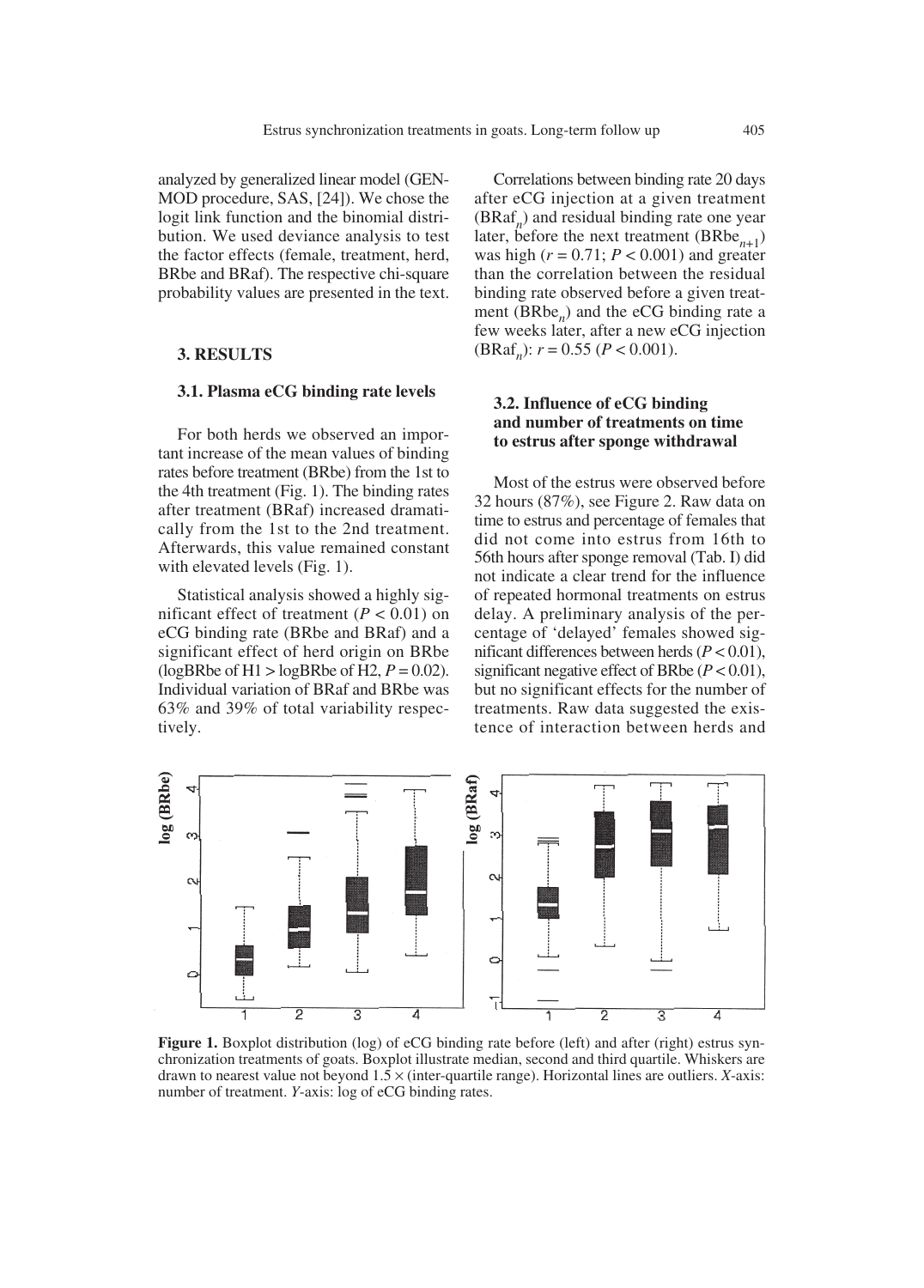

**Figure 2.** Distribution of cumulated percentages of goats presenting estrus in the observed interval after sponge removal, according to the herd. *X*-axis: time of estrus outcoming (hours after sponge withdrawal).

|  |  |  | Table I. Estrus and repetition of treatments in goats. |  |
|--|--|--|--------------------------------------------------------|--|
|  |  |  |                                                        |  |

| Parameter                                         | Herd           |          | Rank of treatment                                           |          |    |       |  |  |
|---------------------------------------------------|----------------|----------|-------------------------------------------------------------|----------|----|-------|--|--|
|                                                   |                |          |                                                             | 3        | 4  | value |  |  |
| Interval sponge removal – estrus (hours $\pm$ SD) |                |          |                                                             |          |    |       |  |  |
|                                                   | H1             |          | $24 \pm 3.9^a$ $26 \pm 2.0^b$ $22 \pm 6.5^c$ $26 \pm 8.8^c$ |          |    | 24.5  |  |  |
|                                                   | H <sub>2</sub> |          | $17 \pm 2.0^a$ $21 \pm 3.9^b$ $20 \pm 6.7^c$ $21 \pm 7.3^c$ |          |    | 19.7  |  |  |
| % of females without estrus                       |                |          |                                                             |          |    |       |  |  |
|                                                   | H1             | 13       | 16                                                          | 28       | 16 | 18.2  |  |  |
|                                                   | H <sub>2</sub> | $\Omega$ | 9                                                           | $\Omega$ | 0  | 2.2   |  |  |

SD: Standard Deviation.

a,b,c Within row, values with different superscripts denote significant differences of comparison between variances.

logBRbe for the time to estrus. Accordingly and after the Mixed procedure evaluation, the following model was used:

Time to estrus = 
$$
\mu + \alpha_{\text{treatment}} + \beta_{\text{herd}}
$$
  
+  $\gamma_{\text{herd}} \times \text{logBRbe}$ .

All effects of this model were found highly significant ( $P < 0.01$ ) and solutions for all effects are presented in Figure 3a. For both herds, the delay for goats to come into estrus increased with the value of log BRbe (the coefficients  $\gamma_{\text{herd}} \times \text{logBRbe}$  were 2.6 and

1.1 hours for H1 and H2, respectively). The effect of the number of treatments (with data simultaneously adjusted for binding rates) exhibited a decreasing trend: the estimated time to estrus for treatment 1 was about 3 hours later than that estimated for treatment 4. This trend was regular from year 1 to year 3 and this systematic evolution could be in relation with the effect of ageing, since age could not be modeled directly in this study. Individual variation accounted for 14% of total variability of time of estrus.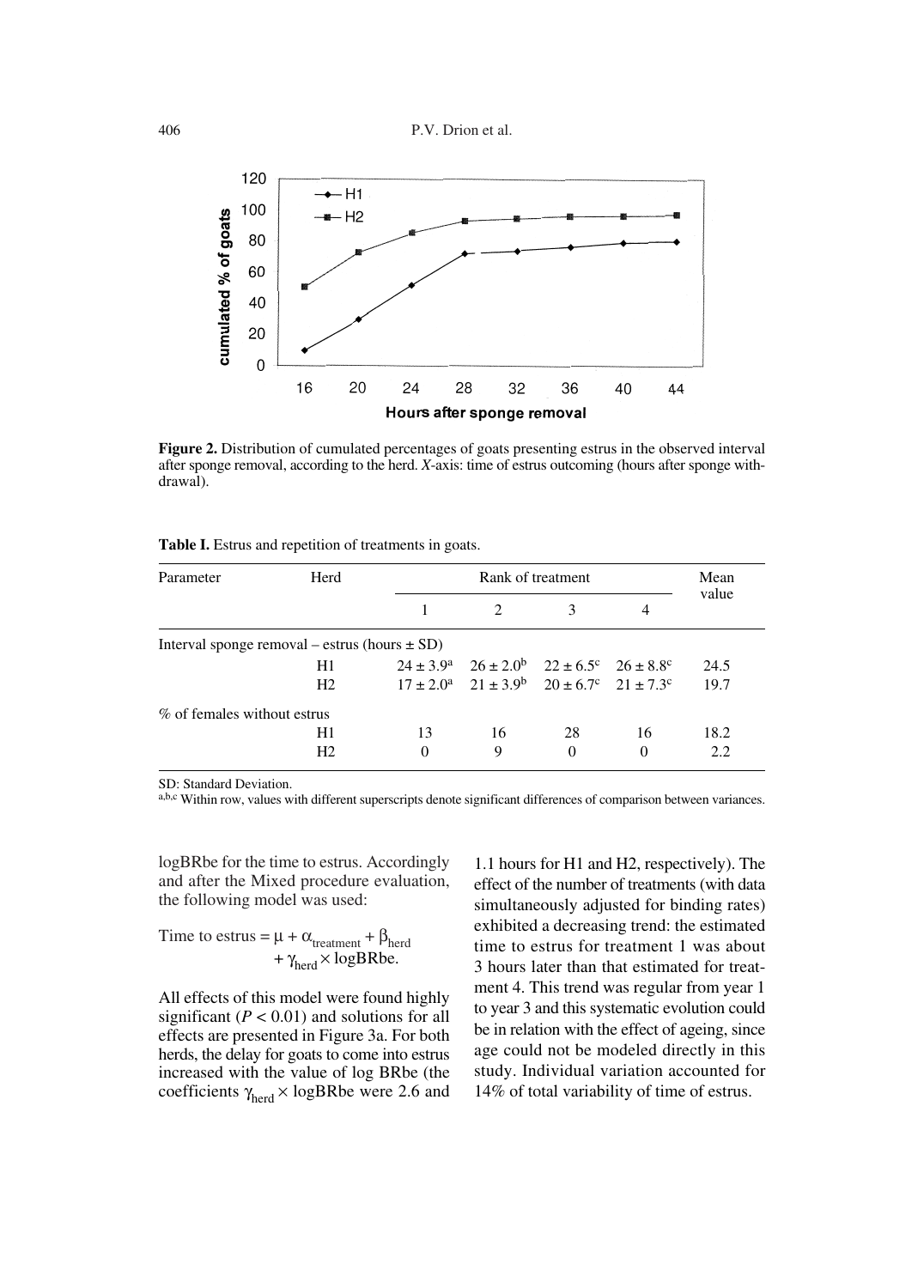

**Figure 3.** Effect of treatment and eCG binding rate on estrus (**a**) and LH surge (**b**) according to mixed procedure of SAS. The respective models used for estrus and LH surge were: Time to estrus  $\mu + \alpha_{\text{treatment}} + \beta_{\text{herd}} + \gamma_{\text{herd}} \times \log BR$ be and Time to LH surge =  $\mu + \alpha_{\text{treatment}} + \beta_{\text{herd}} + \gamma_{\text{herd}} \times$ logBRbe. A(*n*), solution for estrus or LH time and for each treatment (from 1 to 4), obtained by mixed procedure. The line, solution obtained by mixed procedure for the interaction herd  $\times$ logBRbe. The mean of A(*n*) and the corresponding point of the line is the value of the variable (estrus or LH time) predicted by the model. O(*n*), the observed mean at each year of treatment (from 1 to 4), for time of estrus and LH surge. The values on *X*-axis (Al... A4, 01... 04) are the mean of logBRbe at each treatment. For a better understanding of the results, some points closely grouped in  $(a)$  – 03, A3, 04 and A4 in Hl; 01 and A1 in H2; 03, A3 and A4 in H2 – were more clearly separated. The same was done for a better understanding of (**b**): 02 and A2 in H1; A3 and A4 in Hl; 01 and Al in H2; 03 and 04 in H2; A3 and A4 in H2.

# **3.3. Influence of eCG binding and number of treatments on LH surge after sponge withdrawal**

Most of the LH surges appeared before or at the 36th hour (78.0%) in both herds and the preovulatory LH surge appeared later in herd  $1$  (H1) than in herd  $2$  (H2) (Fig. 4, Tab. II). The observed percentage of females without LH surge from 16th to 56th hours after sponge removal increased from the 1st to the 4th treatment  $(P < 0.01)$ , with important significant differences between herds (16.7% in herd 1 and 3.5% in herd 2;  $P < 0.001$ ; Tab. II), and a significant negative effect of BRbe  $(P < 0.01)$ .

As for time to estrus, raw data did not suggest a clear influence of the number of treatment on time to LH surge but indicated possible interaction between herds and log-BRbe. Therefore and after Mixed procedure evaluation, the best model to study variation of time to LH surge was:

Time to LH surge = 
$$
\mu + \alpha_{\text{treatment}} + \beta_{\text{herd}}
$$
  
+  $\gamma_{\text{herd}} \times \text{logBRbe.}$ 

We found a significant effect of number of treatment (*P* < 0.01), of herd (*P* < 0.01) and an interaction between herd and logBRbe  $(P < 0.01)$ . Solutions for the effects in the model are in Figure 3b. The time to reach the LH peak decreased with the number of treatment, for data simultaneously adjusted for binding rate, but increased with the increase of the eCG binding rate. The time to reach the LH peak increased with the value of log BRbe (2.2 and 4.4 for the coefficient  $\gamma_{\text{herd}}$ , respectively for H1 and H2), see Figure 3. The time of LH surge for treatment of rank 1 was about 8 hours later than that for treatment of rank 4 (Fig. 3). Individual variation accounted for 27% of total variability of time LH peak.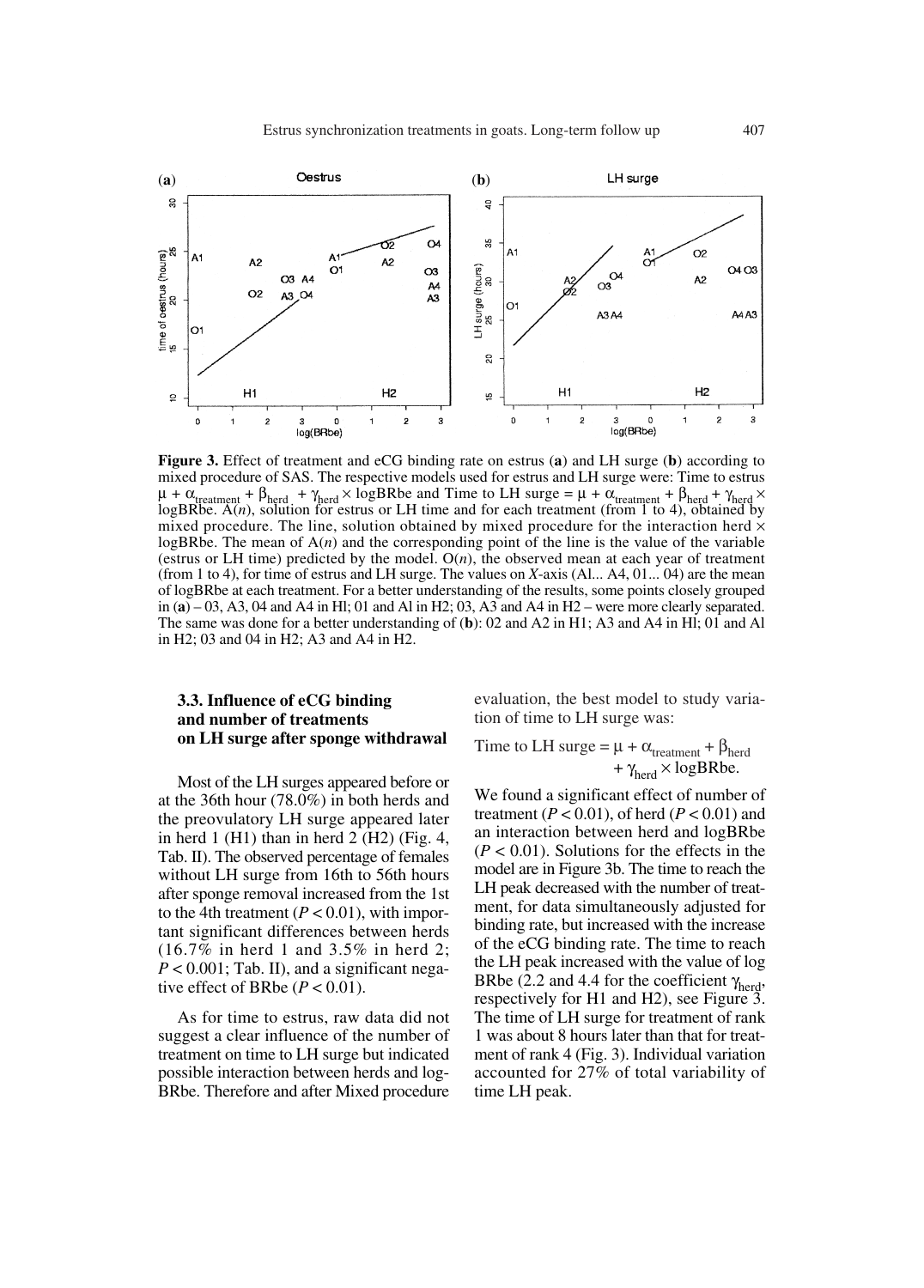

**Figure 4.** Distribution of cumulated percentages of goats presenting LH surge in the observed interval after sponge removal, according to the herd. Goats were sampled from 16th till 56th h after sponge removal. The percentages of "no LH" (absence of LH surge in the observed interval) are 19.8 and 4.3, respectively for H1 and H2. *X*-axis: time of LH surge (hours after sponge withdrawal).

|  |  |  |  |  |  |  | Table II. LH surge and repetition of treatments. |
|--|--|--|--|--|--|--|--------------------------------------------------|
|--|--|--|--|--|--|--|--------------------------------------------------|

| Parameter                                         | Herd           |     | Rank of treatment           |                                                                                 |      |       |  |  |
|---------------------------------------------------|----------------|-----|-----------------------------|---------------------------------------------------------------------------------|------|-------|--|--|
|                                                   |                |     | $\mathcal{D}_{\mathcal{A}}$ |                                                                                 | 4    | value |  |  |
| Interval sponge removal – estrus (hours $\pm$ SD) |                |     |                             |                                                                                 |      |       |  |  |
|                                                   | H1             |     |                             | $33.0 \pm 5.7^a$ $33.6 \pm 4.5^a$ $31.4 \pm 5.3^a$ $31.6 \pm 6.6^a$             |      | 32.4  |  |  |
|                                                   | H <sub>2</sub> |     |                             | $26.8 \pm 3.9^a$ $29.7 \pm 6.4^b$ $29.4 \pm 7.8^{\circ}$ $30.1 \pm 8.6^{\circ}$ |      | 29    |  |  |
| % of females without LH surge                     |                |     |                             |                                                                                 |      |       |  |  |
|                                                   | H1             | 3.0 | 12.0                        | 29.0                                                                            | 34.0 | 16.7  |  |  |
|                                                   | H <sub>2</sub> | 0.0 | 1.0                         | 1.0                                                                             | 12.0 | 3.5   |  |  |

a,b,c Within row, values with different superscripts denote significant differences of comparison between variances.

# **3.4. Influence of eCG binding and number of treatments on the fertility after AI**

Observed fertility rates are in Table III. In herd 1, we observed a decrease in kidding rate from the 1st to the 4th treatment (68; 56; 37; 40%) and an increase in binding rates, from 0 to 27, which can be associated with the progressive increase of the percentage of H1 females that did not present an LH surge (1st to 4th treatment: 3, 12, 29, 34%; Tab. II). However, in herd 2, raw means of fertility rate remained high after treatment 1.

The influence of the antibodies on fertility was tested by the following linear "generalized" model:

fertility rate = 
$$
f^{-1}
$$
 ( $\mu + \alpha_{\text{treatment}} + \beta_{\text{herd}}$   
+  $\gamma_{\text{herd}} \times \text{logBRe}$ ),

*f* representing the link function between the observed binary trait and the underlying linear model. A significant effect of the herd was found on the kidding rate (Tab. III;  $P = 0.01$ ). The number of treatments, when data were adjusted simultaneously for BR, was non significant. BRbe was significant  $(P < 0.01)$  with estimated regression coefficients of –0.92 and –0.16 for herds 1 and 2,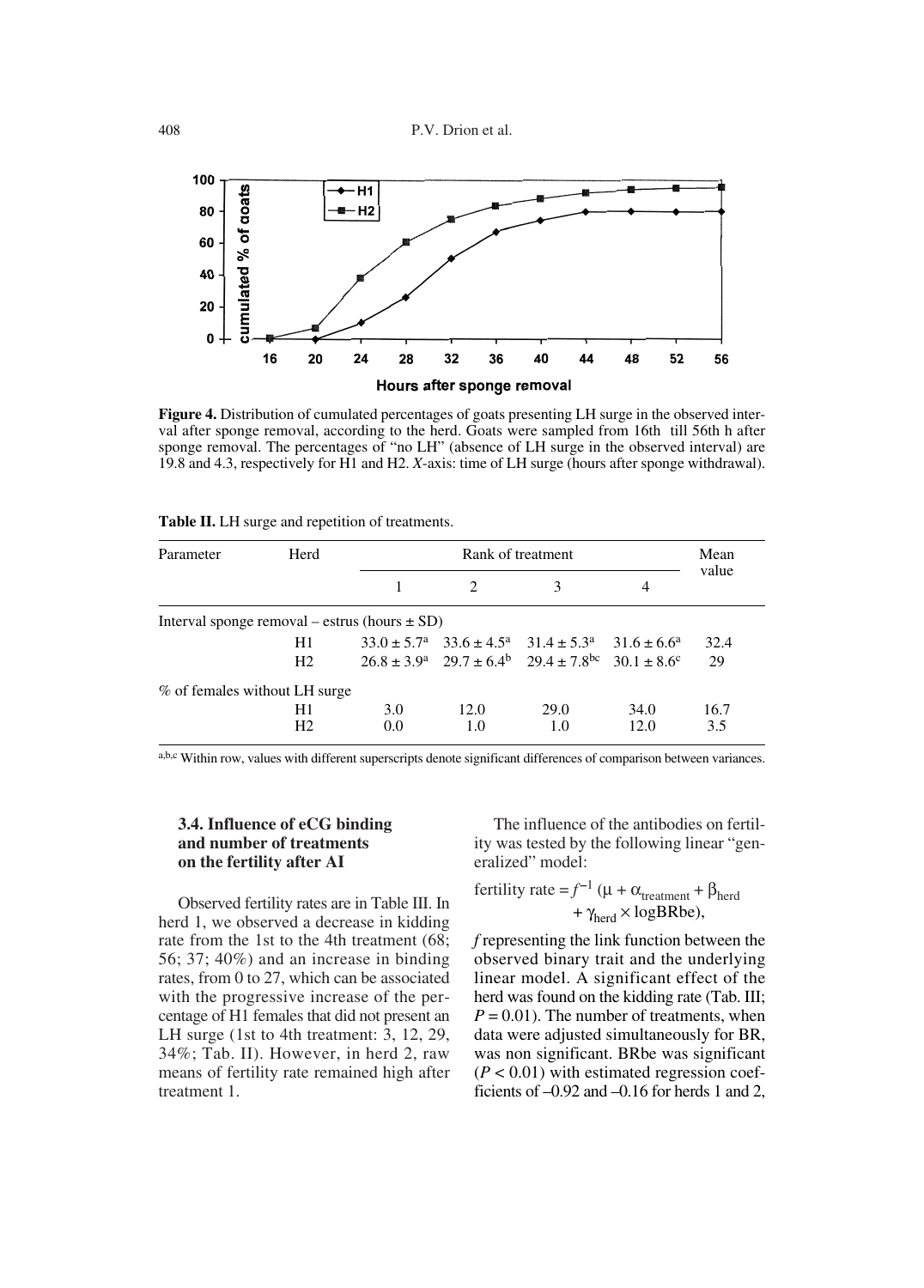| Parameter            | Herd           | 1st Treatment | 2nd Treatment | 3rd Treatment | 4th Treatment |
|----------------------|----------------|---------------|---------------|---------------|---------------|
| Kidding rate $(\% )$ | H1             | 68.0          | 56.0          | 37.0          | 40.0          |
|                      | H <sub>2</sub> | 57.0          | 65.0          | 71.0          | 51.0          |
| <b>BRbe</b>          | H1             |               | 5.6           | 8.8           | 11.8          |
|                      | H <sub>2</sub> | 1.57          | 3.0           | 6.9           | 11.3          |
| BRaf $(n-1)^*$       | H1             | 0             | 4.1           | 26.0          | 27.0          |
|                      | H <sub>2</sub> | 0             | 5.1           | 20.0          | 26.0          |

**Table III.** Kidding rate, antibodies level and repetition of treatments.

\* eCG binding rate after treatment one which influence the kidding rate at the treatment two.

respectively. Negative signs highlight the detrimental influence of antibodies on fertility after IA.

AI was performed at a predetermine time after sponge removal. The fertility was significantly influenced by the time of estrus (*P* < 0.01) or time of LH peak (*P* < 0.01), (Tab. IV).

# **3.5. Influence of eCG binding on the ovulation**

The percentages of ovulating females from the 1st to the 4th treatment were respectively 98.9, 93.8, 95.6 and 94.7. The percentages of anovulating females were 0.5% and 9%, respectively for H2 and H1. The observed mean number of ovulation per female from the 1st to the 4th treatment was respectively 2.2, 2.0, 2.1 and 1.9.

The influence of the eCG binding rate on the ovulation was studied by the following model:

Number of ovulation =  $\mu + \alpha_{\text{treatment}} + \beta_{\text{herd}}$  $+ \gamma \times \log$ BRbe.

When anovulating females were included in this model, the number of ovulation was negatively influenced by BRbe  $(P < 0.01)$  and herd  $(P < 0.01)$  but no effect of the treatment  $(P > 0.09)$  was highlighted. BRbe negatively influenced the number of ovulation  $(P < 0.01)$ . Whereas if we did not include theses females in the model, we did not found an effect of eCG binding rate on ovulation.

# **3.6. Influence of the antibodies on the prolificacy**

The observed mean number of kids per female from the 1st to the 4th treatment was respectively 1.6, 1.8, 1.8 and 1.8. The influence of the eCG binding rate on the prolificacy was studied by the following model:

Prolificacy =  $\mu$  +  $\alpha$ <sub>treatment</sub> +  $\beta$ <sub>herd</sub>  $+ \gamma \times \log$ BRbe.

|                     | Classes of observations |               |           |          |                 |  |  |
|---------------------|-------------------------|---------------|-----------|----------|-----------------|--|--|
| Fertility           | $12h - 20h$             | $24 h - 32 h$ | 36 h–44 h | > 48 h   | No observation* |  |  |
| Estrus, $\%$ $(n)$  | 60.0(234)               | 65.0 (117)    | 14.0(15)  | 50.0(16) |                 |  |  |
| LH peak, $\%$ $(n)$ | 64.0(16)                | 64.0 (223)    | 67.0(67)  | 0(8)     | 15.0(21)        |  |  |

**Table IV.** Kidding rate and class of time of estrus and class of time of LH peak.

\* Only for the females with presence of CJ.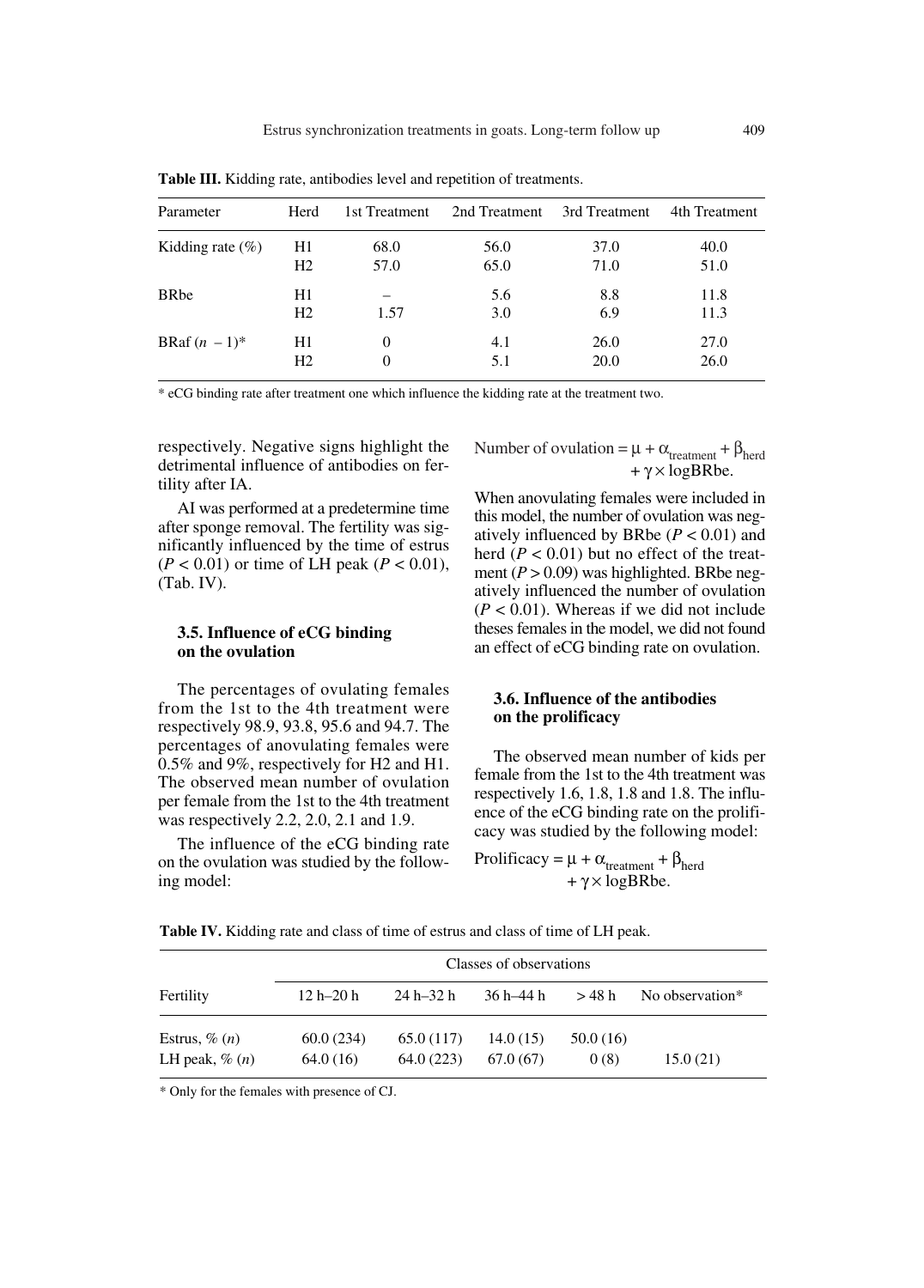We found no effect of the eCG binding rate on the prolificacy but an effect of herd (*P* < 0.05), probably related to the females of herd 1 which were nulliparous at the first treatment.

#### **4. DISCUSSION**

In agreement with Baril et al. [3] and Roy et al. [23], we observed that the repetition of estrus induction/synchronization in goats by eCG was followed by an increase in the immune response to the hormone. Delayed estrus and LH surge as well as a reduced fertility after artificial insemination accompanied this antibody production. We postulate that the significant decrease in fertility, induced by late estrus and LH peak, was due to the immune response against eCG. Indeed, as previously described by Baril et al. [5] and Roy et al. [23], a lower kidding rate was observed when the time of estrus was later than 32 hours and LH peak more than 44 hours after sponge removal. The interval between LH peak and ovulation was 22 hours [15]. Consequently, in goats with a delayed LH peak and AI performed at the predetermined time of 43 h after sponge removal, the AI was performed too early to enable the fertilization of ova.

We confirmed the variability of the onset of estrus in dairy goats after synchronization with a progestagen/eCG treatment already described in other studies [2, 4, 13, 19, 22]. The variability of the onset of estrus and LH peak increased significantly with the repetition of treatments (Tabs. I, II). Freitas et al. [13] showed that the timing of estrus and LH surge was less variable after a progestagen treatment than during a natural estrous cycle. Numerous factors are known to influence the time of occurrence of estrus: breed, age, season, type of synchronizing treatment, dose and time of eCG injections, presence of a male as well as body condition [1, 10–12]. Our experiment demonstrated that immune reaction should be recognized as a new major element influencing the time of apparition of estrus in herds submitted to repeated synchronization treatments.

Whereas Roy [23] highlighted that females presenting poor immune response at the first treatment did not show increased immune response at the following eCG administration, we found that the immune response 21 days after a fixed treatment was more correlated with the residual binding rate observed at the following treatment (one year later)  $(r = +0.71)$  than with the binding rate present before the considered treatment  $(r = +0.55)$ . From this observation, it results for each following treatment a partially modified classification of the females according to their immune response.

We found a significant herd effect on reproductive parameters with the repetition of treatments. Estrus and LH surge appeared later in H1 than in H2, with percentages of anovulating females being significantly different between herds, respectively 9 and 0.5% in H1 and H2.

The kidding rate decreased progressively from the 1st to the 4th treatment in H1. In H2, we observed a low fertility after the 1st treatment followed by an increase to reach a constant level from the 2nd to the 3rd treatment then lower fertility to the 4th treatment. The kidding rate was significantly influenced by the time of estrus and time of LH peak.

We observed an increased immune response against eCG with repetition of treatments, whatever the herd. The influence of these antibodies on reproductive parameters (estrus, LH surge and fertility) differed among the herds, suggesting a possible influence of the females. Firstly, the parity of the females at the first treatment differed between herds. The doses of eCG were respectively 250 and 400 UI for nulli- (H1) and primi/multiparous (H2). Secondly, the variability in ovulatory response to a treatment could be influenced by a modification of seasonal anestrus. Moore and Eppleston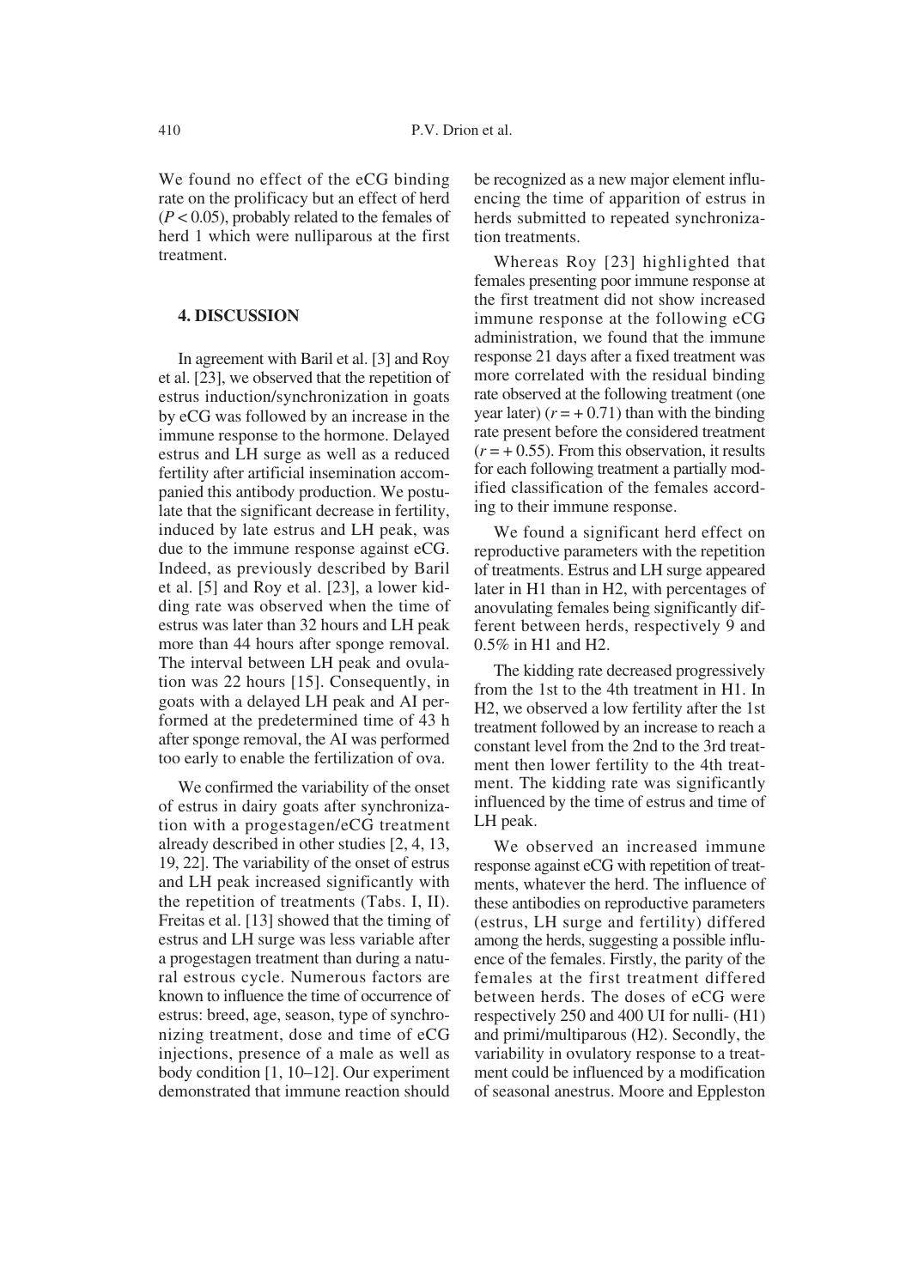[18] showed that the use of eCG was not necessary during the breeding season. We can reasonably postulate that the negative effects of circulating antibodies near the breeding season (August) could be modulated by the depth of anestrus at the time of reproduction. Finally, we also suggest that the management of reproduction could introduce some genetic variability between the herds: AI was regularly used in H1 with subsequent introduction of new genotypes while H2 was in-bred. So, this herd effect could constitute a part of the endogenous physiology of the animals suggested by Freitas et al. [13] to explain this phenomenon.

The absence of ovulation could partially be related to the increased immune response against eCG. Consequently, it appeared that the decreased fertility that accompanied the increased immune response was not only related to delayed estrus and/or LH surge as described by Baril et al. [3] and Roy et al. [23] but also to this absence of ovulation.

The statistical model used for estrus and LH surge showed two antagonistic effects. The first one concerned the delayed preovulatory events related to the increased immune response. The second one showed a reduced interval between the end of the treatment and the preovulatory events throughout the treatments, which was identical for both herds (Fig. 3). These two underlying and opposite effects could explain the absence of difference we found between treatments concerning the time of estrus and the time of LH surge (Tabs. I, II). The influence of the treatment could in fact probably be related to an effect of ageing that was never described in goats until now.

Females that did not present estrus or LH surge in the observed interval (16–56th hour) but which had corpora lutea, were not included in the statistical analysis. However, the solutions obtained from the statistical model applied for time of estrus and LH surge analysis, were not significantly different when we included those females with a postulated ovulation delay of greater than 56 hours. Nevertheless this phenomenon will be experimentally confirmed.

Our experiment shows the need for careful management of goat herds when goats are repeatedly treated with eCG to increase fertility. Repeated treatments can perturb the biological mechanisms of reproduction. Before new alternatives for ovarian stimulation become available (recombinant glycoproteins with high ratio of bioactivity/ immunogenicity) [5, 14], repetition of treatments during the same year should be avoided, and there should be greater importance attached to detection of estrus and to the timing of AI, as an increase in the success rate of treatment will result.

# **ACKNOWLEDGMENTS**

This work was done in collaboration with the teams of "Bourges" and "Les Verrines" herds. Special thanks to all.

#### **REFERENCES**

- [1] Baril G., Saumande J., Hormonal treatments to control time of ovulation and fertility of goats, in: Gruner L., Chabert Y. (Eds), VIIth International Conference on Goats, LIR Press, Ivrysur-Seine, France, 2000, pp. 400–405.
- [2] Baril G., Leboeuf B., Saumande J., Synchronization of estrus in goats: the relationship between time of occurrence of estrus and fertility following artificial insemination, Theriogenology 40 (1993) 612–628.
- [3] Baril G., Remy B., Leboeuf B., Beckers J.F., Saumande J., Synchronization of oestrus in goats: the relationship between eCG binding in plasma, time occurrence of oestrus and fertility following artificial insemination, Theriogenology 45 (1996) 1553–1559.
- [4] Beckers J.F., Remy B., Baril G., Figueiredo J.R., Bureau F., Sulon J., Saumande J., Anti-eCG antibodies are transmitted via the colostrum in goats, Theriogenology 43 (1995) 165.
- [5] Boime I., Ben-Menahem D., Glycoprotein hormone structure-function and analog design, Recent Prog. Horm. Res. 54 (1999) 271–289.
- [6] Christakos C., Bahl O.P., Pregnant Mare Serum Gonadotrophin. Purification and physiochemical, biological and immunological characterization, J. Biol. Chem. 254 (1979) 4253–4261.